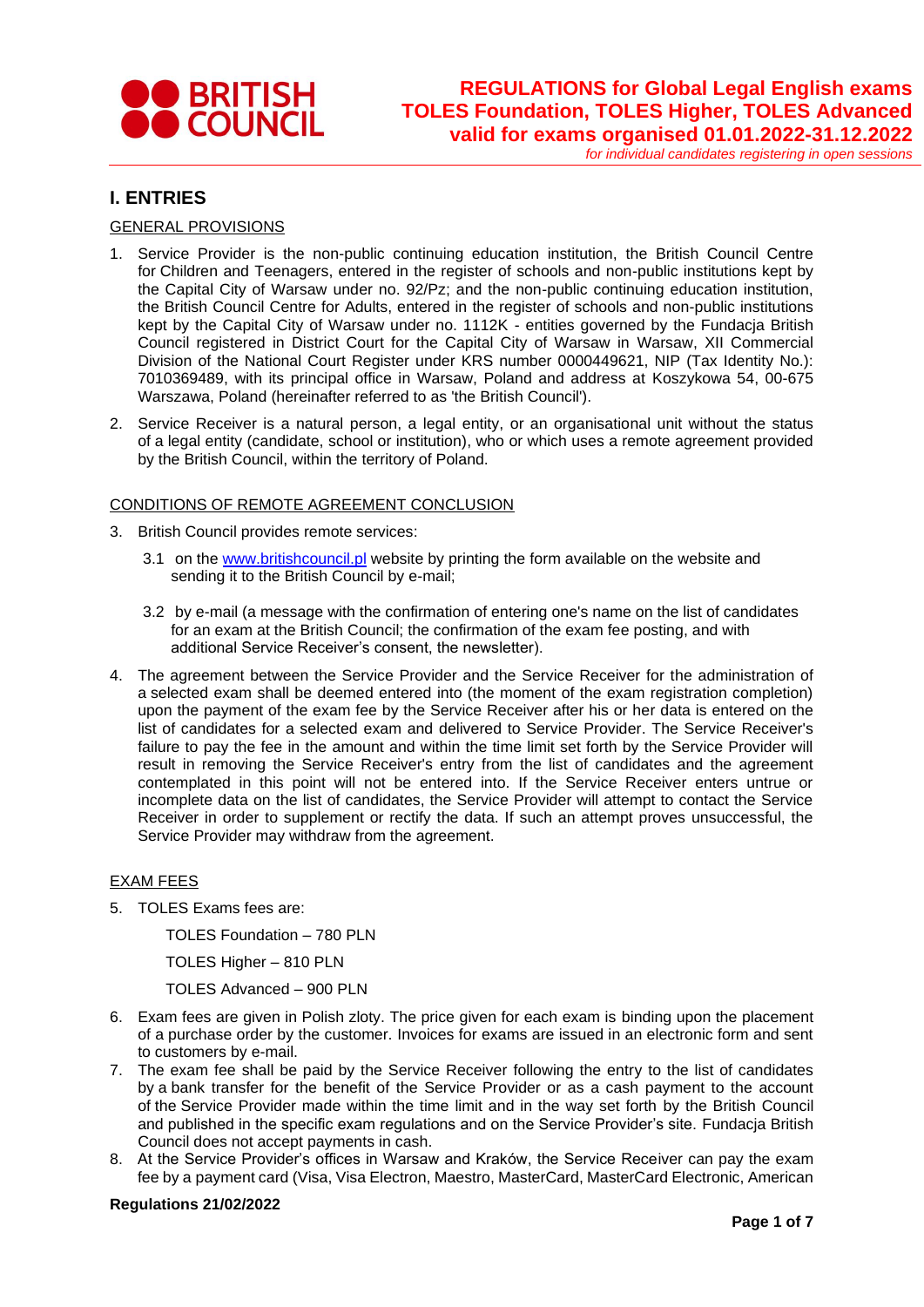

*for individual candidates registering in open sessions*

Express). In case the payment is made by card as described in this point, the agreement is entered into at the Service Provider's offices and, as such, is not a remote agreement.

9. The Service Receiver who paid the exam fee but failed to enter his or her name on the list of candidates within the time limit indicated for registration shall be entitled to full reimbursement of the exam fee. In this case no exam administration agreement is entered into between the Service Receiver and the Service Provider.

#### REGISTRATION – GENERAL PROVISIONS

10. Candidates who wish to register for the Global Legal English TOLES Foundation, TOLES Higher and / or TOLES Advanced examinations with the Fundacja British Council in Poland in an open session (registration deadlines available on [http://examfinder.britishcouncil.pl\)](http://examfinder.britishcouncil.pl/) should send the documents listed below to Fundacja British Council Integrated Customer Services by e-mail: [exams@britishcouncil.pl:](mailto:exams@britishcouncil.pl)

10.1 completed [entry form;](https://www.britishcouncil.pl/sites/default/files/toles_individual_entry_form_2022_pl_ep_final.pdf)

10.2 proof of payment (copy of payment slip);

10.3 where required - [applications for special arrangements](https://www.britishcouncil.pl/sites/default/files/internal_sa_form_gb_toles_16_09_2020_ep_final.pdf) for disabled candidates supported by relevant medical certificates. For more information about the procedure of special arrangements for candidates with disabilities please refer to Section III. SPECIAL ARRANGAMENTS, point 1 of these regulations:

10.4 where required - applications for special arrangements for candidates with dyslexia, dysgraphia or dysorthographia supported by relevant certificates from a psychological clinic. For more information about the procedure of special arrangements for candidates with dyslexia, dysgraphia or dysorthographia please refer to Section III. SPECIAL ARRANGAMENTS, point 2 of these regulations.

The documents mentioned above are available on www.britishcouncil.pl and in all British Council examination centres.

11. Entries sent after close of registration or incomplete documentation will not be accepted.

12. If there are fewer than 10 candidates registered for a session the test will not be organised. In such an eventuality, the Fundacja British Council will offer candidates either a full reimbursement of the examination fee or transfer to the next available exam session.

13. Candidates will receive information on the exam timetable by e-mail approximately 2 weeks before the date of their test. If they do not receive this information two weeks before the written part of the examination they are requested to contact the Fundacja British Council Integrated Customer Services immediately [\(exams@britishcouncil.pl;](mailto:exams@britishcouncil.pl) +48 22 695 59 00).

14. Candidates who do not observe the procedures stated in point 10 will not be registered and their personal data will be deleted from the candidates' database.

### **CHANGES IN TOLES EXAM SINCE 2022:**

15. Since 2022 TOLES exam will be an online remote proctored test which candidates can do at home on a laptop or a desktop. More information regarding changes you can find on our website: [www.britishcouncil.pl.](http://www.britishcouncil.pl/)

16. TOLES Higher exam consists of two parts – reading and writing – without listening part.

## **II. REFUNDS AND OTHER CHANGES**

TERMS AND CONDITIONS OF REFUNDS

**Regulations 21/02/2022** 1. A refund of the examination fee is possible under the following conditions only: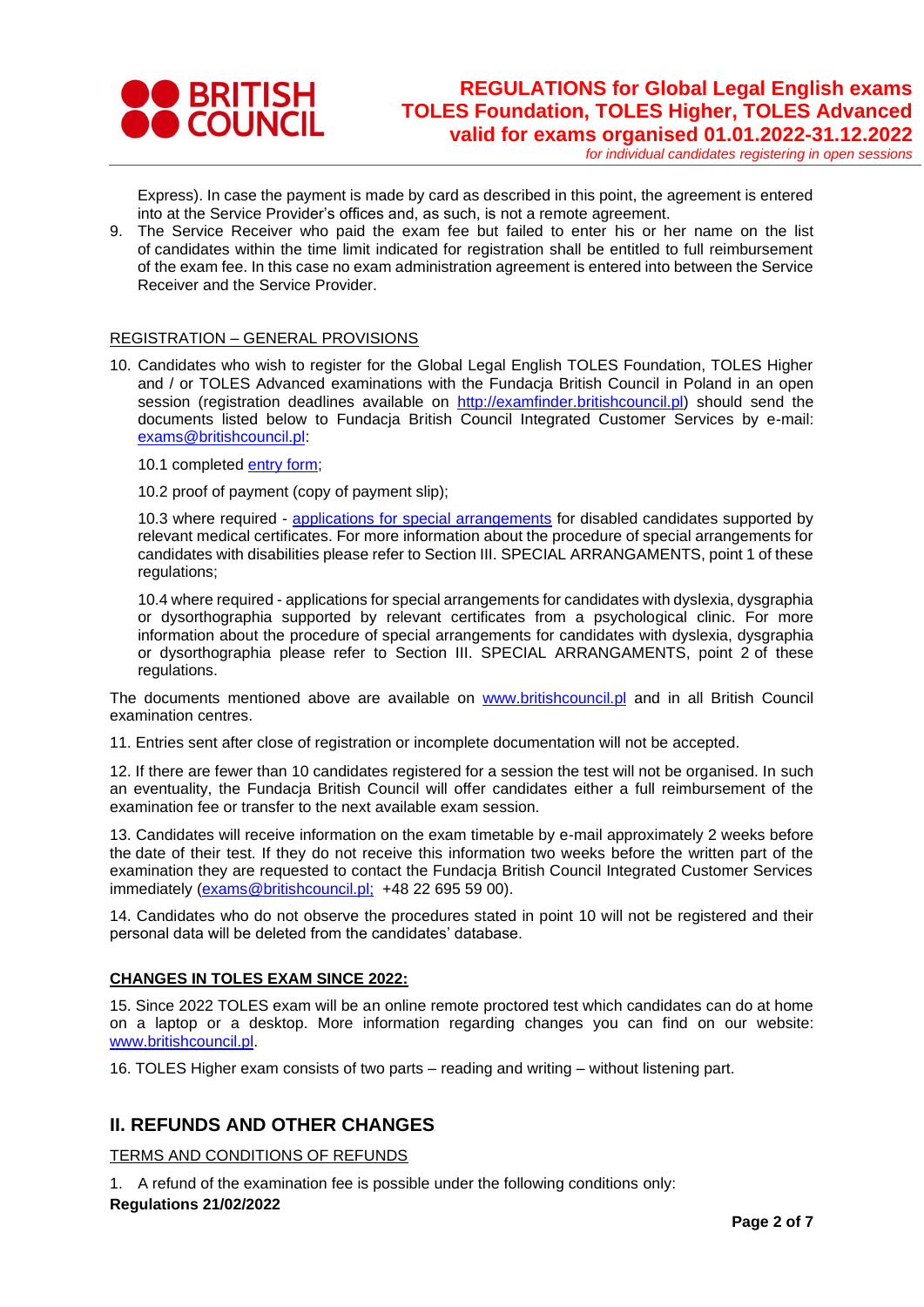

*for individual candidates registering in open sessions*

- 1.1 The Service Receiver being a natural person who has paid the exam fee as set forth in Section I and thus entered into a remote agreement with the Service Provider may withdraw from the agreement without giving reasons within 14 days from the date the agreement for the administration of a selected exam was entered into (from the moment of the exam registration completion). This right does not apply to the Service Receivers for whom the service was provided in full by the Service Provider.
- 1.2 If an application to withdraw the examination fee is submitted before close of registration. The last day of registration is defined as the final day that payment should be submitted to the British Council bank account. This deadline is set by the Exams Coordinator at the British Council in Warsaw.
- 1.3 If the candidate was absent during the examination:
	- 1.3.1 for medical reasons, on condition that the period of absence covers the date of the written test,
	- 1.3.2 because of the death of a close relative, on condition that the death occurred no more than 30 days before the date of the written test for which the candidate was registered. Close relatives are spouses, common-law partners, siblings, ascendants, descendants, in-laws, sons-in-law, daughters-in-law, stepparents, stepchildren, adopted children and adoptive parents,
	- 1.3.3 because of the death of the candidate.

#### REQUIRED DOCUMENTS

2. In the case of withdrawal described in point **1.1.** the candidate or the person/institution that submitted the fee on behalf of the candidate, should contact the British Council exam centre by the stated deadline and submit the following withdrawal declaration in writing:

I/We(\*) hereby declare my/our(\*) withdrawal from the agreement for the provision of the following service: \*\*

- Date of the agreement
- Consumer's name (consumers' names)
- Consumer's (consumers') address
- Consumer's signature (consumers' signatures) (only if the paper form is sent)
- Date:

\* Please cross out if not applicable \*\* Please state the name of the exam

- 3. In the case of withdrawal described in point **1.2.** the candidate or the person/institution that submitted the fee on behalf of the candidate, should contact the British Council exam centre by the deadline stated in points 1.1 and 1.2 and submit a [request form,](https://www.britishcouncil.pl/sites/default/files/refund_form_yle_uni_prof_school_2021_ep_final_0.pdf) indicating the chosen form of refund, together with a proof of payment.
- 4. In the case of absence described in point **1.3.1.** the candidate or the person/institution that submitted the fee on behalf of the candidate, should submit a medical statement (which can be issued on a British Council [template\)](https://www.britishcouncil.pl/sites/default/files/zwolnienie_lekarskie_medical_certificate_2021_pl_gb_ep_final.pdf), a [request form](https://www.britishcouncil.pl/sites/default/files/refund_form_yle_uni_prof_school_2021_ep_final_0.pdf) indicating the chosen form of refund and a proof of payment.
- 5. In the case of absence described in point **1.3.2.** the candidate or the person/institution that submitted the fee on behalf of the candidate should submit a copy of the death certificate, a [request form](https://www.britishcouncil.pl/sites/default/files/refund_form_yle_uni_prof_school_2021_ep_final_0.pdf) indicating the chosen form of refund and a proof of payment.
- 6. In the case of absence described in point **1.3.3.** the beneficiary or the person/institution that submitted the fee on behalf of the candidate should submit a copy of the death certificate, a request [form](https://www.britishcouncil.pl/sites/default/files/refund_form_yle_uni_prof_school_2021_ep_final_0.pdf) indicating the chosen form of refund and a proof of payment.
- 7. All documents mentioned above are available on [www.britishcouncil.pl,](http://www.britishcouncil.pl/) at all British Council examination centres and from the representative of the registering institution.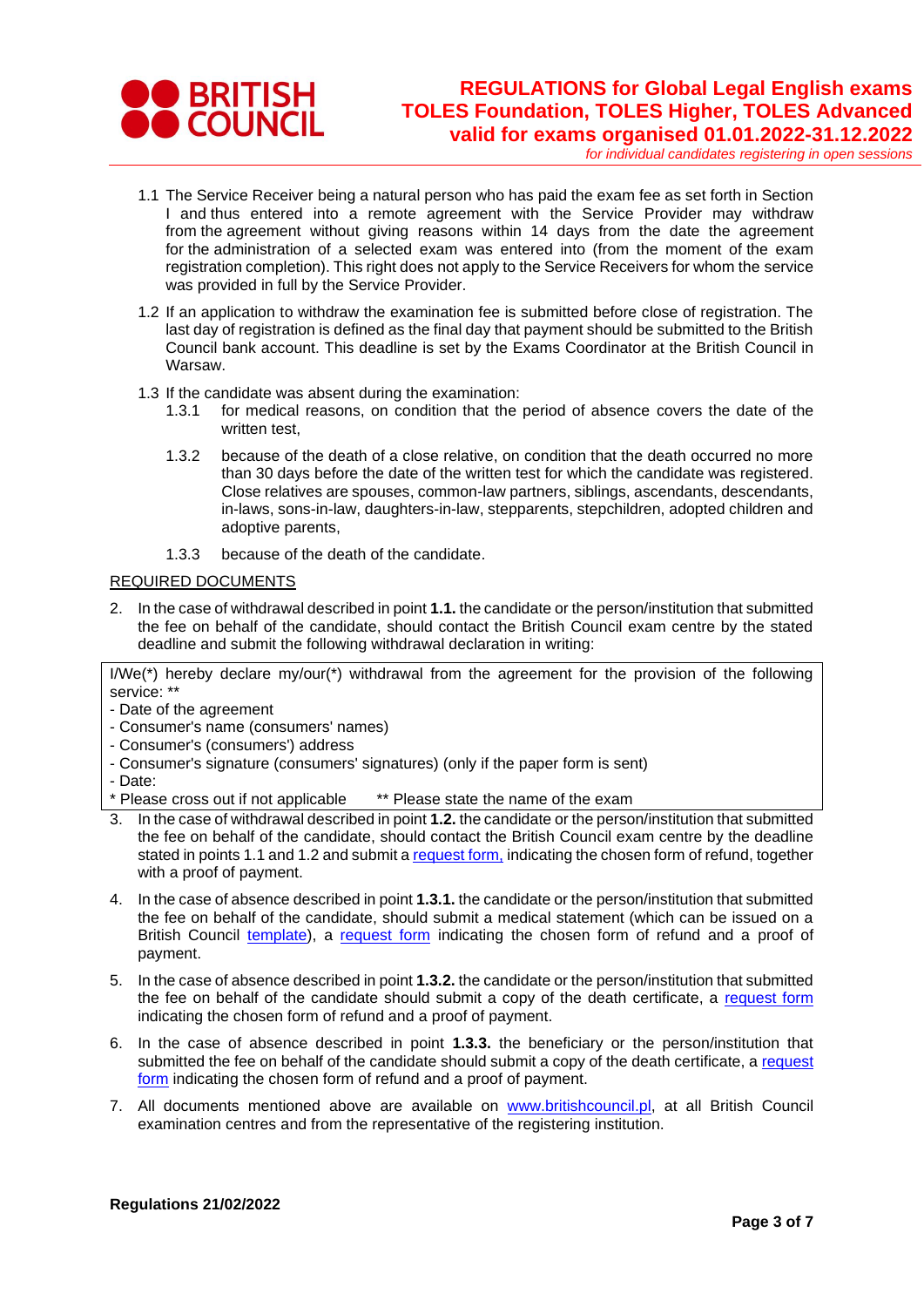

*for individual candidates registering in open sessions*

- 8. The documents mentioned in points 4,5 and 6 should be submitted, together with a proof of payment (copy of payment slip), to the examination centre where a candidate was registered for the exam **not later than two weeks after the written test the candidate was registered for**.
- 9. A full or partial refund can be made (in accordance with conditions of refunds stated above) by bank transfer.
- 10. The candidate or the person/institution that submitted the fee on behalf of the candidate is entitled to a refund under the conditions stated below:

10.1 in the case of withdrawals described in point **1.1** a refund of 100% of the submitted fee in the form of a bank transfer.

10.2 in the case of withdrawals described in point **1.2** a refund of 80% of the submitted fee in the form of a bank transfer.

10.3 in the case of absence indicated in points **1.3.1** and **1.3.2** a refund of 60% of the submitted fee in the form of a bank transfer.

10.4 in the case of absence indicated in point **1.3.3.** the beneficiary or the person/institution that submitted the fee on behalf of the candidate is entitled to a refund of 100% of the submitted fee in the form of a bank transfer.

11. Refunds by bank transfer will be made within 30 days of the receipt of the full set of correctly completed documentation, together with proof of payment, by the British Council.

### **III. SPECIAL ARRANGEMENTS**

- 1. The British Council ensures equal opportunities to all candidates, including persons with special needs. Special arrangements can be provided under the conditions stated below.
	- 1.1 Disabled candidates

Candidates who require special arrangements (e.g. candidates with hearing or visual difficulties) are asked to report this fact to the institution with which they are registering for the exam. The terms and conditions related to the granting of special arrangements to candidates are defined by the examination boards.

1.2 Candidates with dyslexia, dysgraphia or dysorthographia

Candidates applying for extra time for the examination because of dyslexia, dysgraphia or dysorthographia are asked to report this fact to the institution with which they are registering for the exam. The terms and conditions related to the granting of special arrangements to candidates are defined by the examination boards.

Special arrangements form can be found [here.](https://www.britishcouncil.pl/sites/default/files/internal_sa_form_gb_toles_16_09_2020_ep_final.pdf)

### **IV. EXAM ARRANGEMENTS**

- 1. For each part of the test candidates should:
	- be punctual (latecomers will not be allowed into the exam room);
	- bring a valid identity document (with a recent photo);
	- bring a pen.

2. Candidates are not allowed to bring any electronic equipment to the exam venue except for mobile phones. Candidates are also requested not to bring any expensive personal items. The British Council is not liable for the loss of any items left in the cloakroom.

#### MOBILE PHONES AND WATCHES

Mobile phones must be switched off and together with watches placed in a designated area during the whole period of the examination. Any candidate using or in possession of a mobile phone or watch during the examination will be disqualified.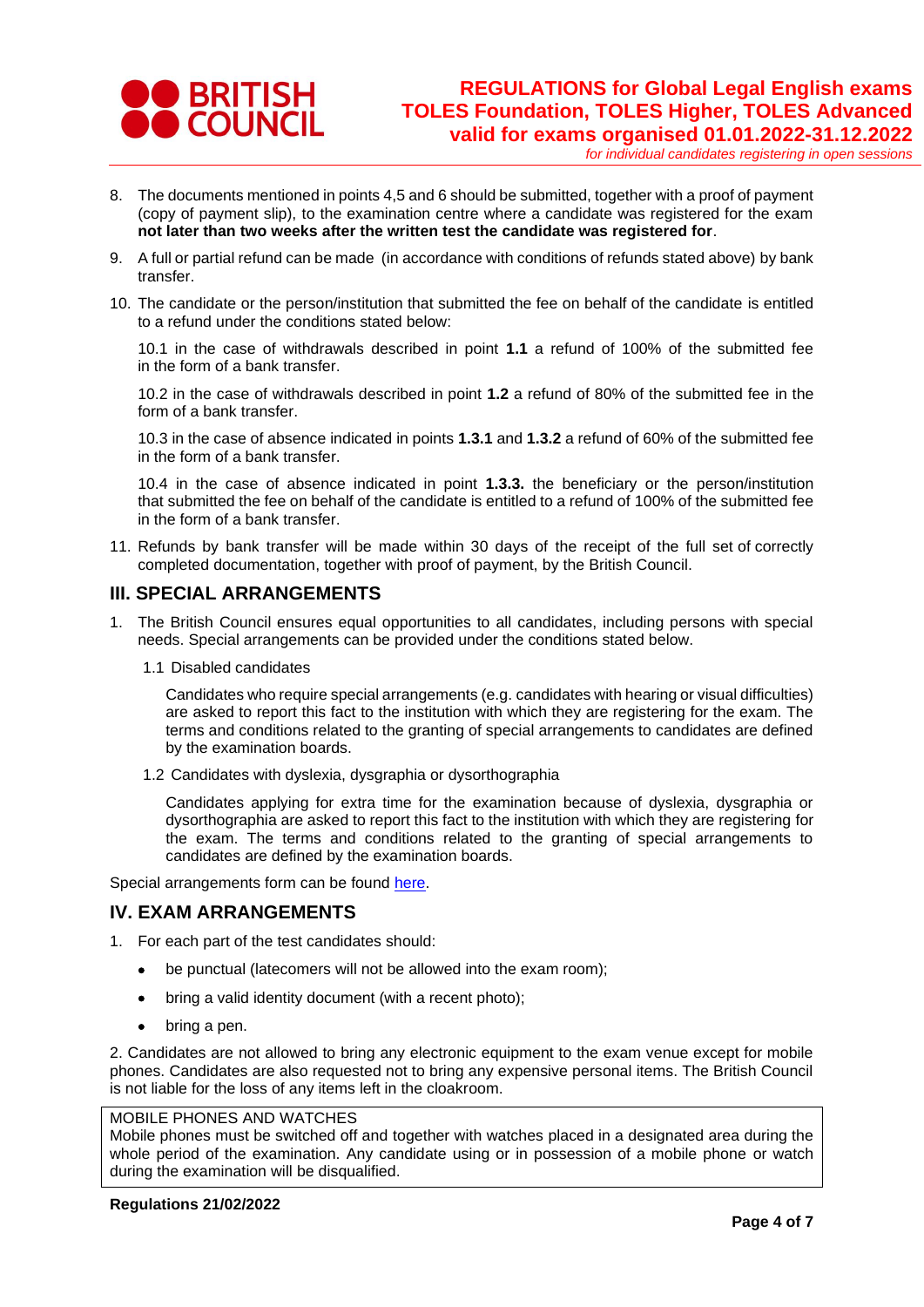

*for individual candidates registering in open sessions*

3. All comments concerning the conduct of the examination should be directed by the candidate to the supervisor / test administrator immediately after the examination (in the case of the listening test all comments should be reported at the beginning of the test, after hearing the introductory recording) and in writing to the Examination Centre staff no later than two weeks after the part of the exam. Information how to report comments are available on [www.britishcouncil.pl](http://www.britishcouncil.pl/)

## **V. RESULTS**

- 1. TOLES results are available approximately 30 days after the exam session.
- 2. TOLES results are published on certificates.
- 3. TOLES exam papers are marked in the UK by Global Legal English. The board does not make these accessible to candidates, schools or examination centres.
- 4. Candidates who wish to submit an enquiry on results should contact the Fundacja British Council Integrated Customer Services.
- 5. Certificates can be collected in the following ways:
	- in person or by an authorised person from Warsaw or Kraków Fundacja British Council offices
	- by registered mail,
	- by courier post (the candidate covers the full cost of dispatch).

Candidates' results and certificates are kept by an exam centre for two years from the first day they can be collected from that centre. After that time, they are destroyed.

# **VI. LIABILITY OF THE FUNDACJA BRITISH COUNCIL**

The Fundacja British Council and the Examining Boards take all reasonable steps to provide continuity of service. These institutions, however, cannot be held responsible for any irregularities of service caused by circumstances beyond their control. In the case of delays, interruptions or cancellation of examinations or delays in the issue of results for reasons independent of the organisers, we will make every effort to resume normal service as soon as possible. In the abovementioned cases the British Council's liability will be limited to re-testing at a later date or a refund of the registration fee. If the delays or interruptions in the course of the examinations were caused by the organisers and were longer than 24 hours, or if the examinations were cancelled through the fault of the organisers, candidates are entitled to a compensation of the loss incurred on the basis of general terms.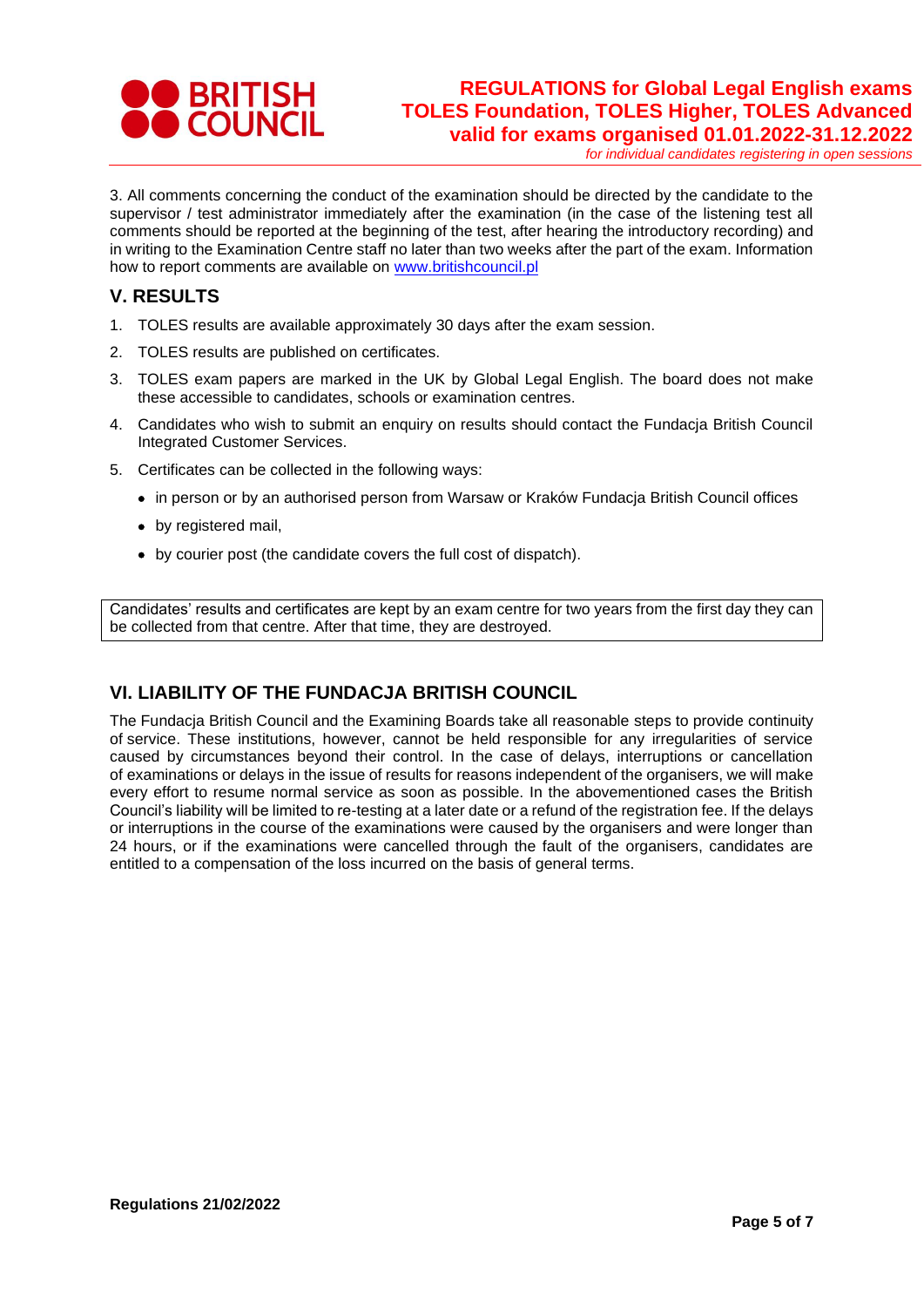

*for individual candidates registering in open sessions*

### **INFORMATION CLAUSE CONCERNING THE PROCESSING OF PERSONAL DATA OF THE PARTICIPANT OF THE TOLES EXAM**

Pursuant to Article 13(1) and (2) of Regulation (EU) 2016/679 of the European Parliament and of the Council of 27 April 2016 on the protection of natural persons with regard to the processing of personal data and on the free movement of such data, and repealing Directive 95/46/EC (OJ L 2016.119.1), hereinafter referred to as the GDPR, we hereby inform you that:

1) The following entity is the Controller of your personal data:

In the territory of Great Britain: TOLES Exams Office The Pine Tree Centre Durham Road **Birtley** Co Durham England DH3 2TD

In the territory of Poland: British Council Foundation ul. Koszykowa 54 00-675 Warsaw Poland

- 2) You may contacted the Data Controller using the following e-mail address: [rodo@britishcouncil.pl](mailto:rodo@britishcouncil.pl) or in writing at the address of the controller's registered office with a note reading "Data protection".
- 3) Your personal data will be processed for the following purposes:

| Purposes of personal data processing                                                                                                                                                              | <b>Legal basis for processing</b>                                                                                                                 |
|---------------------------------------------------------------------------------------------------------------------------------------------------------------------------------------------------|---------------------------------------------------------------------------------------------------------------------------------------------------|
| In order to perform the provisions of the TOLES<br>examination contract checking the level of<br>languages competence                                                                             | in order to perform and under the contract to<br>which you are a Party<br><b>legal basis:</b> point (b) of Article 6(1) of the GDPR               |
| In order to fulfill legal obligations imposed on the<br>personal data controller arising out of the<br>provisions of law for tax and accounting purposes                                          | fulfilling legal obligations<br>imposed<br>the<br>on<br>personal data controller<br><b>legal basis:</b> point $(c)$ of Article $6(1)$ of the GDPR |
| In order to check your satisfaction and determine<br>the quality of our service                                                                                                                   | pursuing legitimate interests of the personal data<br>controller<br><b>legal basis:</b> point (f) of Article $6(1)$ of the GDPR                   |
| For internal administrative purposes                                                                                                                                                              | pursuing legitimate interests of the personal data<br>controller<br><b>legal basis:</b> point (f) of Article $6(1)$ of the GDPR                   |
| In order to establish, exercise or defense legal<br>claims, if any, in relation to contentious<br>proceedings conducted as well as proceedings<br>before public authorities and other proceedings | pursuing legitimate interests of the personal data<br>controller<br>legal basis: point (f) of Article 6(1) of the GDPR                            |

- 4) Your personal data may be transferred to:
	- entrepreneurs providing accounting and payroll services as well as legal, insurance and IT services for the benefit of the British Council Foundation;
	- Global Legal English;
	- the main unit of British Council.
- 5) Personal data will be processed for the following periods of time:

Your personal data will be processed for the period necessary to achieve the purposes indicated in point 3.